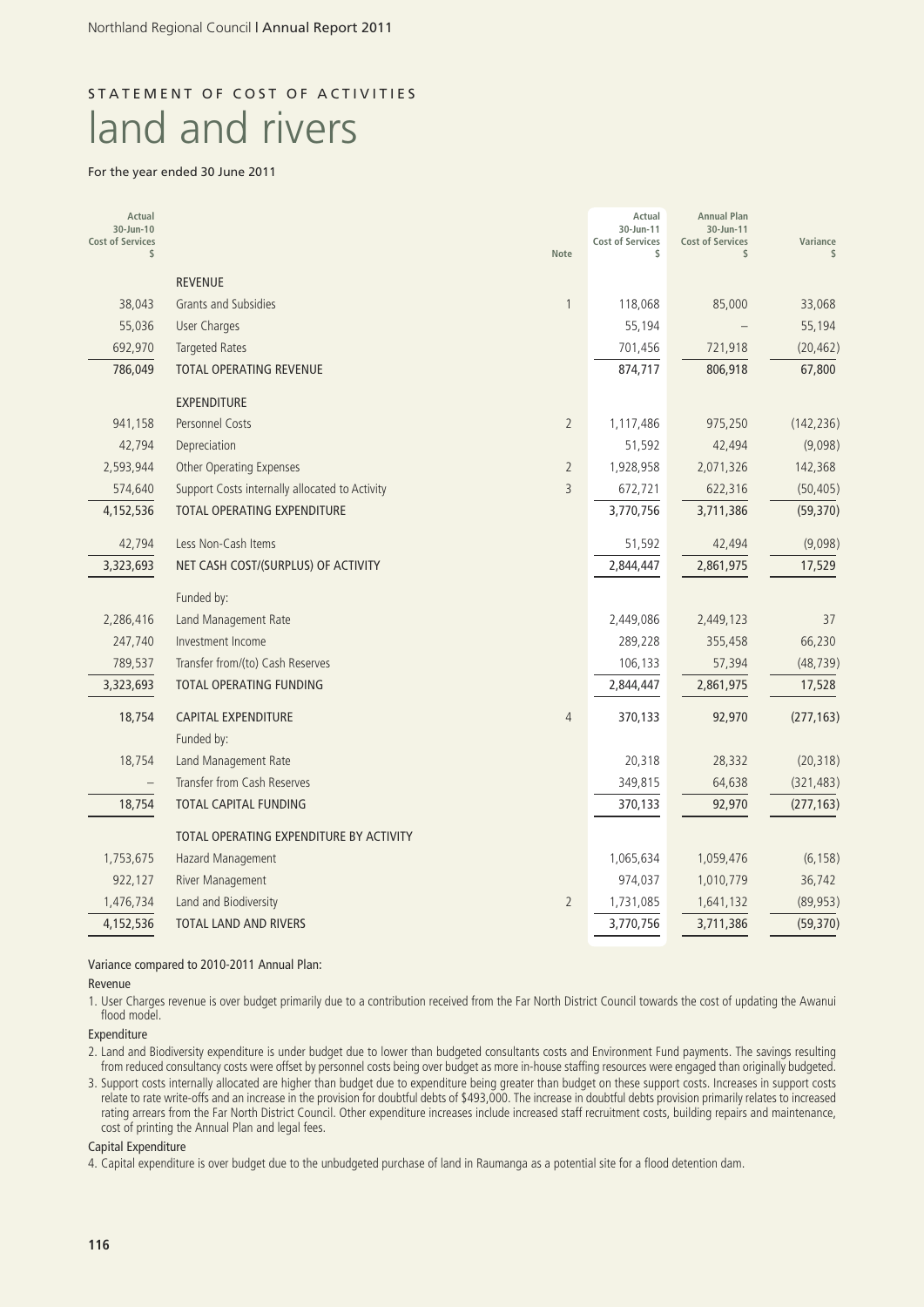# L E V E L S O E S E R V LC E land and rivers

The Land and Rivers Group of Activities includes:

- Hazard Management
- River Management
- Land and Biodiversity

### Why we do these activities

Northland's economy is largely agricultural, with well over half the region's land devoted to farming, along with extensive exotic forestry and horticultural land uses. These economic drivers provide the basis for a resilient Northland economy, benefiting from the wise use of Northland's resources while providing for a range of opportunities. To maintain the benefits of the region's resources, the council works with industries, community groups and land owners to promote the implementation of sustainable land use practices. The promotion and implementation of sustainable land management practices helps to buffer the whole regional economy against climatic events, such as floods and droughts, and product-price fluctuations, whilst maintaining the economic and environmental carrying capacity of the Northland region.

More sustainable land management practices minimise the offsite effects of primary production, helping to protect water quality, coastal environments, conserve soils and maintain and enhance biodiversity. Water quality management, soil conservation and the maintenance and enhancement of biodiversity are also statutory responsibilities of the council under both the Soil Conservation and Rivers Control Act 1941 and the Resource Management Act 1991.

The region's rivers can put homes, farmland, jobs, livelihoods and property at risk from flooding. We help communities protect themselves from the effects of flooding by identifying the high risk areas in the river management plans; undertake river maintenance works and design/implement flood risk reduction options on a prioritised basis.

### Contribution to community outcomes

#### Northland residents are safe and healthy by:

- Providing information on natural hazards and preparing plans to reduce the risks posed to life and property; and
- Managing river channels and flood mitigation works, thereby reducing the risk of life threatening and property damaging floods.

#### Northland's infrastructure is developed in a sustainable way by:

- Identifying flood risk-susceptible areas enabling infrastructure to be built or modified to withstand such risks; and
- Reducing the frequency with which roads, sewage schemes and telecommunications are damaged by floods.

#### Northland's natural environment is sustainably managed by:

• Reducing streambank erosion and the volume of sediment reaching tidal estuaries, harbours and in-shore seabeds;

- Promoting sustainable land management practices by providing advice on land use alternatives, land development techniques, soil conservation and drainage; and
- Supporting biodiversity protection and enhancement on private land through the Environment Fund.

#### Northland is prosperous by:

- Reducing flood risk, thereby enabling increased or more reliable primary production, reducing the risk of disruption and damage to the road network and enhancing the image of the region for tourists and investors; and
- By working with primary industry sector groups to ensure land is managed sustainably.

### What we did

#### River management

River management plans have now been developed for all 27 rivers or groups of streams in the Priority Rivers Project. The plans contain information relating to the catchment and flooding including:

- Catchment description.
- River modelling results, including flood maps.
- Flood risk management, including identification of high risk areas.
- Conceptual flood risk reduction options.

Council officers consulted with each affected community on the draft plans via a series of public meetings and hui throughout the region during September – November 2010. River Management Liaison Committees have been established for urban Whängärei (Hätea and Raumanga Rivers), Awanui, Kaihü, Kaeo-Whangaroa Stream and Kerikeri-Waipapa. These committees have been assisting the council with the development, refinement and implementation of river management plans since their inception.

The river management plans are the basis for the implementation of flood risk reduction measures. The plans are considered to be living documents, and will be subject to ongoing revision and refinement as liaison with communities is undertaken and further data becomes available to update the plans.

The conceptual flood risk reduction options identified in the plans, and the typical funding mechanism/agency for option implementation, have been broadly classified into three categories: flood modification works, land use planning and management, and emergency management.

The implementation of capital flood modification works can require a significant lead in time, as conceptual options must be assessed for feasibility, consulted over with the community, targeted rates established through the annual plan process, detailed design undertaken and resource consent and land/use negotiations completed prior to commencement of works.

However, experience with the current river management schemes has shown that operational river channel/floodplain maintenance works can be developed and implemented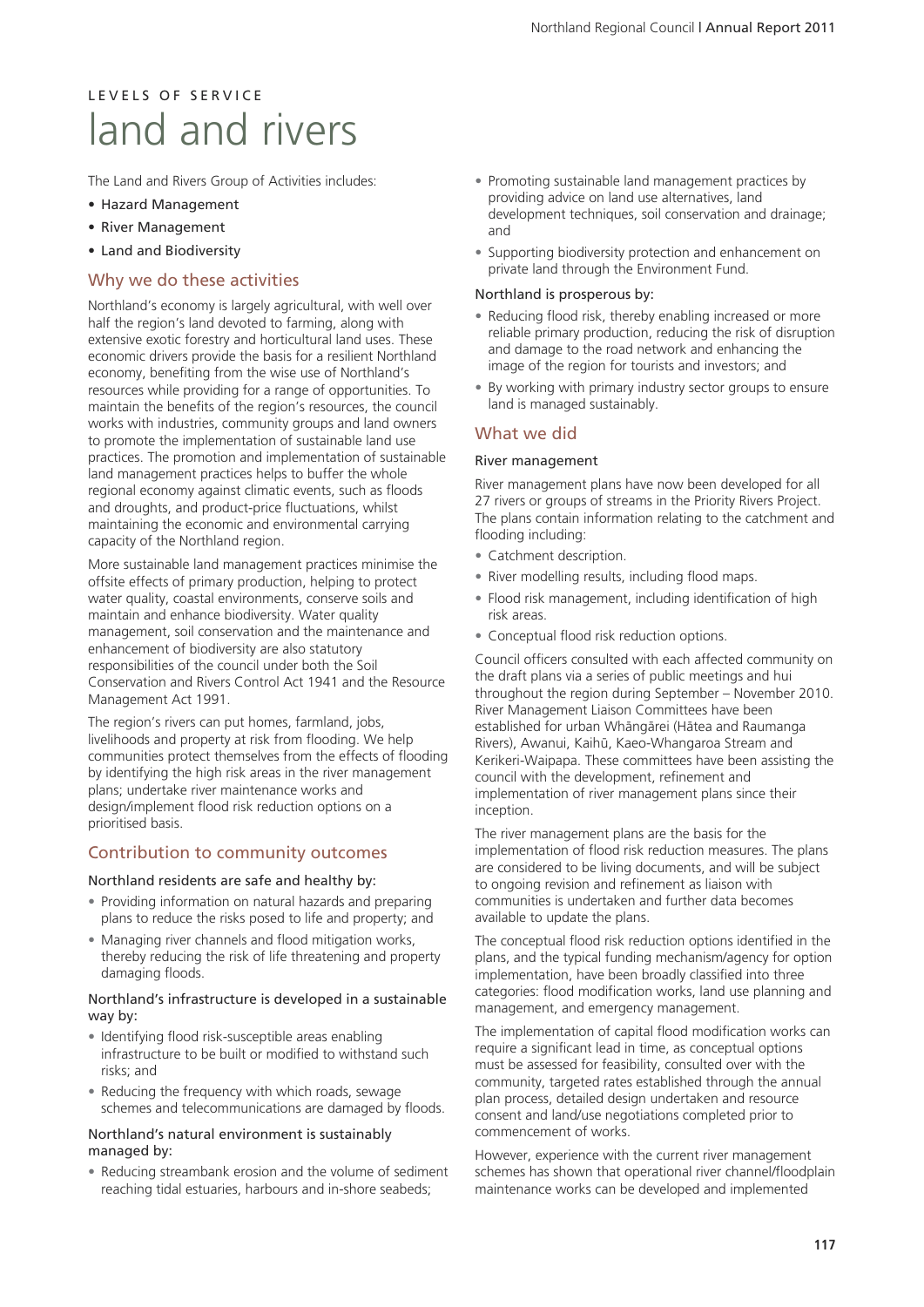# L E V E L S O E S E R V LC E land and rivers

with less lead in time (than the capital works). The current schedule has been developed on this basis, where operational works are first undertaken, with the concurrent development of capital options. The benefit of this approach is that it enables a period for community consultation and input into the capital option development, prior to formal annual plan/long term plan consultation.

#### Stream and rainfall gauging

The council operates a substantial hydrometric network comprised of 31 automatic rain gauges and 43 river and tide gauges. During 2010-2011 five new gauges were installed at Mötatau and Springfield and in the Otaika River, Tirohanga River and Kirikiri Stream.

These gauges are critical for understanding the catchment hydrology and hydraulics, which is necessary for refining flood risk assessment, developing flood risk reduction options and improving our flood warning response.

#### Awanui River

The hydraulic model has been revised and the conceptual upgrade of the Whangatane Spillway confirmed. The Awanui Asset Management Plan was updated and targeted rate levels were subsequently reduced for the rural rating class (with total rates collected reduced by \$117,000) through the 2011-2012 Annual Plan consultation to match the future maintenance requirements.

#### Kaihü River

Refinement of the hydraulic model for the Kaihü River catchment was undertaken during the year. This work was used to assess options for reducing the flood risk, in conjunction with the Kaihü River Management Liaison Committee. The design works in 2010-2011 cost \$19,847 and were funded from the council's land management rate.

The council consulted with the affected Kaihü landowners in April on the future steps of implementing the Kaihü River Management Plan including the option of installing spillway overflow crests. While many of the landowners expressed concern for the areas to be flooded via the spillways there was general consensus that the investigations should be completed during 2011-2012, to provide more justification to the affected landowners and the liaison committee.

Planning for the installation of a network of staff gauges along the Kaihü River commenced during the year. The gauges will be used to monitor flood levels for flood model verification. An application has been lodged to change the existing resource consent for gravel management, to increase the spatial extent and volumes of gravel extraction.

#### Kaeo River

In April the council consulted with the Kaeo and Tauranga Bay residents on a proposal for flood management works and a new targeted rate to fund the works. The council modified the proposal after considering the submissions from residents, reducing the works to just Kaeo and consisting of constructing a stopbank immediately east of the Kaeo township; raising State Highway 10 east of the police station; constructing a deflection bank near the

cemetery and installing a river bypass spillway near the school stopbank .

The detailed design of the works is well advanced and preparations have begun for lodging a resource consent application.

#### Whängärei urban rivers

The council has been working with the Urban Whängärei Management Liaison Committee to develop river management plans for the Hätea and Waiarohia-Raumanga River catchments and to assess flood risk reduction options for the Whängärei central business district (CBD). Stage 1 works will be undertaken in 2011-2012 at a cost of \$681,697 (including GST). The works will be funded through a differentiated uniform annual charge affecting the ratepayers in the affected flooding areas and in the contributing catchments. The design works in 2010-2011 cost \$28,053 and were funded from the council's land management rate.

Stage 1 works will focus on channel maintenance within the CBD, specifically targeting restrictions to channel flow associated with bridges and accumulated sediments in the lower river reaches. This work will include upgrading the flood flow capacity of the Rust Avenue bridge. Further flood reduction works have been identified and will be subject to further community consultation in the coming years as the costings are refined further.

A resource consent application has been prepared for the Stage 1 works and council officers have met with the Whängärei District Council bridge engineer to discuss bridge maintenance works in anticipation of the proposed work programme.

#### Kerikeri-Waipapa River

The inaugural Kerikeri-Waipapa Liaison Committee meeting was held in June 2011. The hydraulic model has been refined and flood management works options identified.

#### Natural Hazards

Staff met with Far North District Council (FNDC) policy planners to discuss technical issues and timeframes for implementation of a flood hazard zone plan change to the Far North District Plan. FNDC is currently progressing this plan change to run concurrently with the rol-out of the new Regional Policy Statement.

The Whängärei Harbour Tsunami Inundation Report with associated GIS files was received from NIWA during April. This report has now been uploaded to the council's website. Copies of reports and GIS files have been shared with Whängärei District Council, which partly funded the project, and the New Zealand Refining Company. The council will use this information to increase our preparedness for a tsunami hazard by updating the hazard identification maps and existing and new development plans.

Beach profile cross-section surveys were undertaken at Bream Bay, Mangawhai, Matapöuri, Tutukäkä, Hihi, Coopers Beach, Cable Bay, Taipä, Taupo Bay, Rangiputa, Tokerau and Poutö. The programme involves surveying one or more cross-sectional profiles of the foreshore and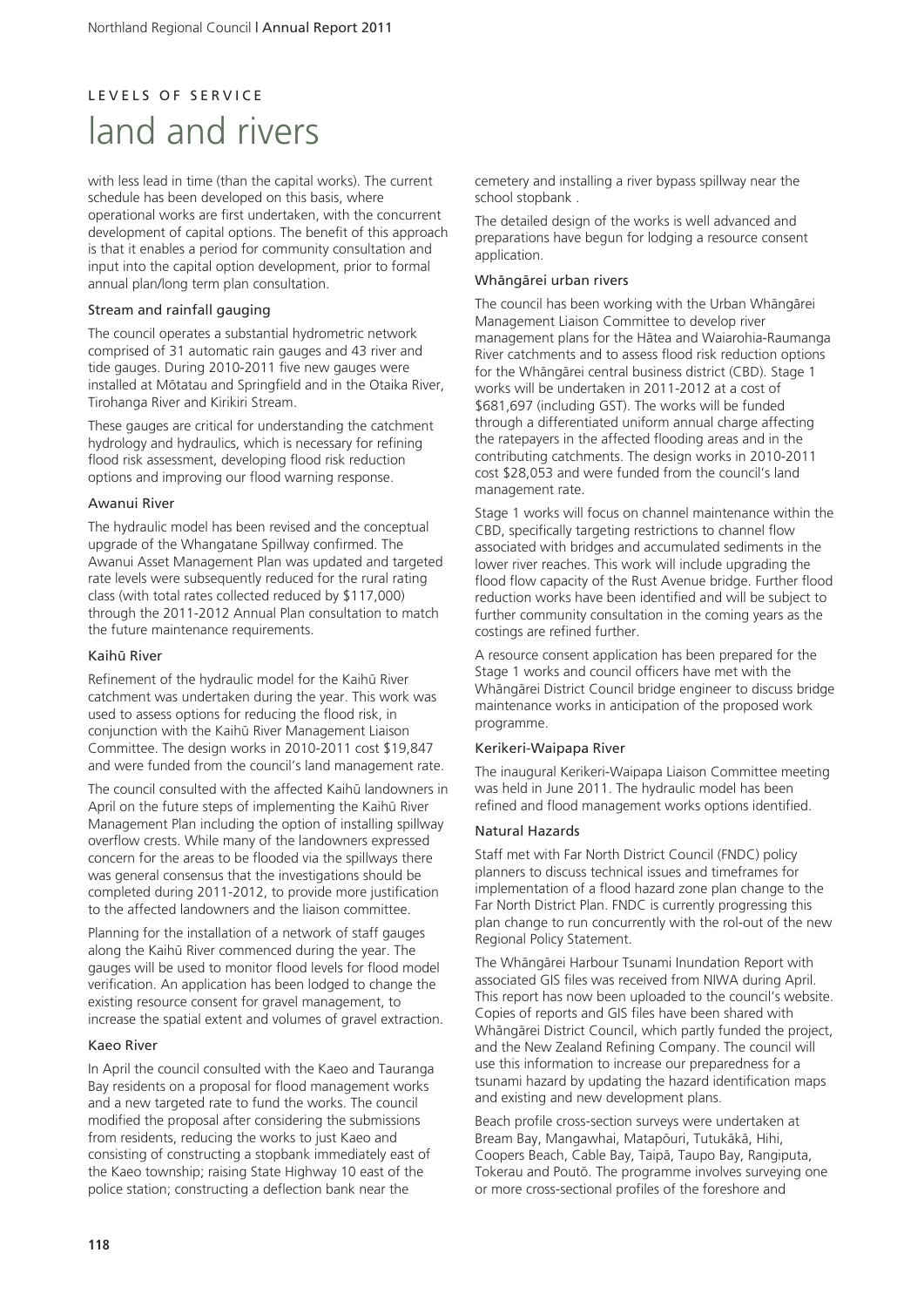foredune complex at each beach and has been designed to provide coverage of a number of key "monitor" beaches in the region. This programme provides information on changes in the position of the foreshore and foredune and/or cliff at selected coastal areas.

#### Establishment of Soil Conservation programme

The Priority Rivers Project has been the catalyst for the Northland Regional Council's recent soil conservation initiatives. While the Priority Rivers Project focusses primarily on the prevention of damage by floods, the project has also assessed soil conservation and erosion/sediment issues in the catchments and options for implementation.

The recent initiatives undertaken include:

- Identification, ground truthing and mapping of areas of high erosion risk within the Priority River catchments.
- Soil conservation and erosion/sediment control issues and options identified.
- Sediment sources that are not related to primary productivity land use identified, for example roading.
- Soil conservation brochures produced, including Erosion in Northland, Farm Tracks and Access ways and Poplar and Willows for Soil Conservation.
- A new soil conservation funding stream was introduced for the Northland Regional Council's Environment Fund, which this year has seen demand for 4000 poplar poles and 1500 willow wands.

Staff have assessed the effectiveness of the recent soil conservation and sediment/erosion control initiatives, and have identified these opportunities for improvement:

- Focussing efforts and resources on priority clusters of erosion prone land, via a soil conservation catchment management plan approach, whilst still facilitating support for soil conservation within lower priority catchments.
- Identifying high priority soil conservation catchments that are not within the Priority Rivers catchments.
- Improved promotion of soil conservation and erosion/sediment control.

#### Poplar pole supply confirmed

Half the estimated 4000 poplars poles needed annually for Northland erosion control work are expected to be sourced through new partnerships between the Northland Regional Council and six local growers; three based in the Far North, two in Kaipara and one to be established in the Whängärei district.

Alternative supplies were needed after Northland's only specialist poplar nursery at Parakao, northwest of Whängärei closed. Poplars provide timber, good shelter and stock fodder and can remove pollutants from the soil. Information on poplar poles is available from the council's website at *www.nrc.govt.nz/poplars*

Soil conservation projects are one of several funding streams given priority through the Environment Fund, which sees the council meet up to half the costs of qualifying projects.

#### Sediment and erosion control workshop

Eight council organised workshops facilitated by Gregor McLean of Southern Skies Environmental were held in August/September 2010 and May/June 2011 with 197 people attending from organisations involved in earthworks operations or the planning of such operations (consulting engineers). The seminars were designed to inform the sector of better management practices to control run-off during earthwork projects in order to better protect the region's waterways from harmful sediment run-off.

Although soil is a natural substance, few people realise it has long been one of the most serious and common pollutants of Northland's waterways. Sediment can not only affect water quality and the creatures living in the region's waterways, it can also silt up estuaries and harbours, smothering shellfish and eelgrass beds. Soil particles can also carry nutrients like phosphate (which can be detrimental to waterways in large enough amounts) and carry potentially harmful micro-organisms. Northland's reasonably high rainfall, diverse soil types and typography means sediment run-off can be more of a problem here than many other parts of New Zealand.

All participants that submitted an evaluation agreed that the workshop was successful in:

- Giving them a better understanding of the erosion and sediment control standards required by the RMA and the council.
- Giving them a better understanding of how to prepare an Erosion and Sediment Control Plan.
- Exchanging ideas with other professionals.

#### Environment Fund

A total of 57 Environment Fund projects were completed in the 2010-2011 financial year using council funds of \$519,191.

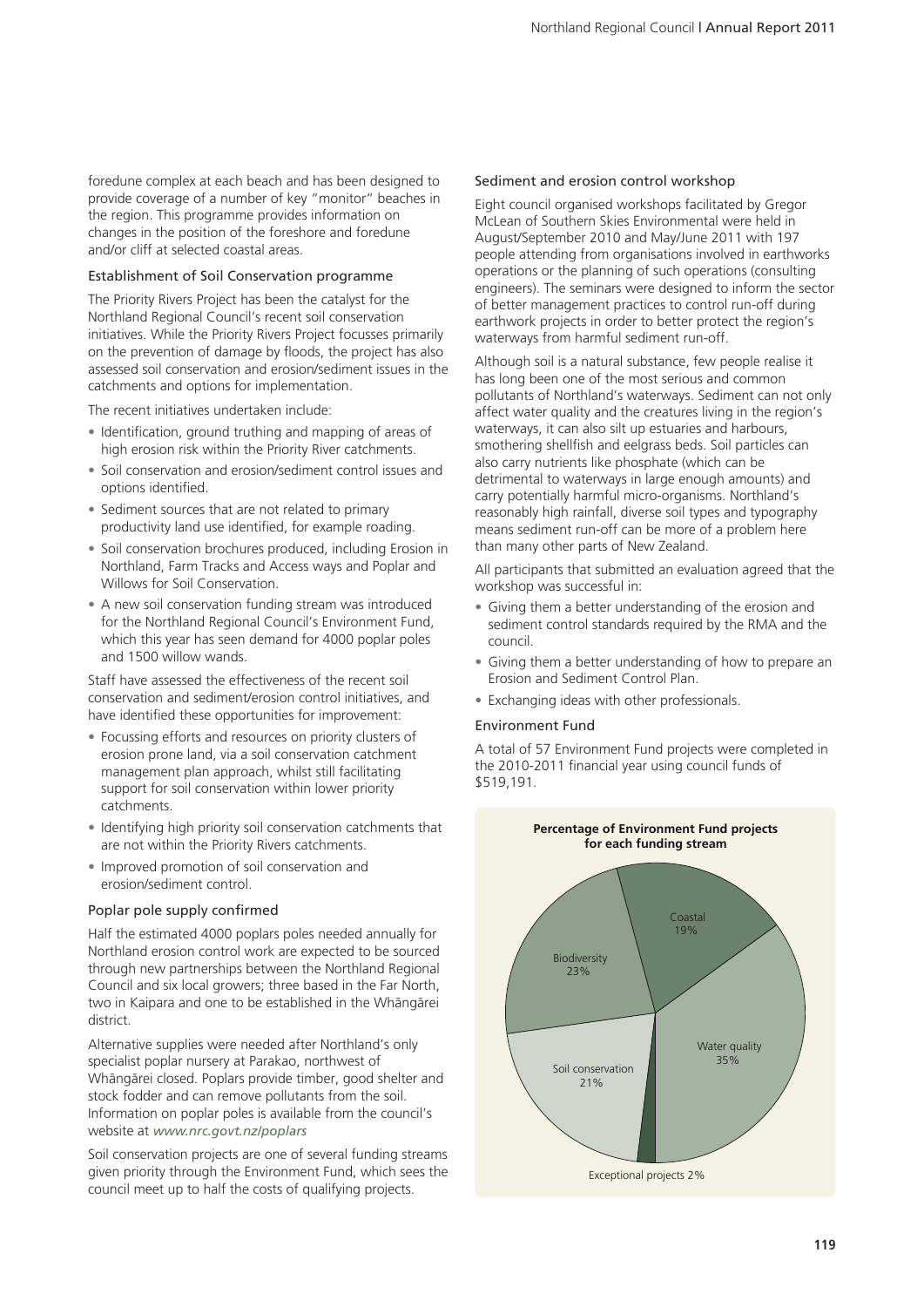# L E V E L S O F S E R V I C E land and rivers

The change in funding streams for the Environment Fund implemented in 2009-2010 meant that the most popular projects during 2010-2011 were fencing (primarily of streams and wetlands for water quality), biodiversity, soil conservation and erosion control. It is hoped that this change will give additional support for reaching the Dairying and Clean Streams Accord's targets, particularly for water quality.

| Environment Fund projects completed by district |              |           |
|-------------------------------------------------|--------------|-----------|
| <b>District</b>                                 | No. Projects | $%$ share |
| Far North                                       | 22           | 38%       |
| Whāngārei                                       | 21           | 37%       |
| Kaipara                                         | 14           | 25%       |
|                                                 | 57           | $100\%$   |

#### Biodiversity Northland website created

The new inter-agency website (Terrestrial and Freshwater Biodiversity Information Systems (TIFBIS)), was launched in August 2010. The cost of the website development was met through a Department of Conservation (DOC) grant. The website presents information on current biodiversity management activities in a series of layers within a Geographic Information System (GIS) framework that will better meet the needs or landowners and agents.

#### Mangrove management support programme

Following strong support in last year's annual plan, the council proceeded with a programme of work to identify and support the active management of mangroves in areas where they are negatively impacting on flooding, drainage

and amenity values. The council provided \$120,000 to support community-led initiatives (\$53,000 spent in 2010- 2011 with the remainder carried over for completing the projects in 2011-2012).

Ten projects have been either partly or fully funded for support with assessments of the environmental effects and resource consent application costs. For the projects that successfully go through the programme and are granted resource consent for the removal of mangroves, it is expected that the communities benefiting from this work will pay for the actual physical removal of mangroves in their area.

The council intends to assess the effectiveness of this programme before considering any further funding to similar future programmes. An update will be provided in the 2012-2022 Long Term Plan.

#### Wetlands project

The wetlands project involves identifying the top wetlands in the region, developing generic care standards and individual wetland restoration plans, and implementing the plans with **Landowners** 

The draft list of scored and ranked top wetlands has been completed. It includes a regional list of the top 258 freshwater wetlands with a further top 48 estuarine wetlands. In addition, lists have been made of the top 20 wetlands by type (bog, ephemeral, lake, gumland, swamp/fen and dune system) and the top 10 wetlands in each of the 19 Northland mainland ecological districts. The 2010-2011 budget was \$10,330 and we spent \$4407.

The Top Wetlands report will be made available to the public on the council's website in September 2011.

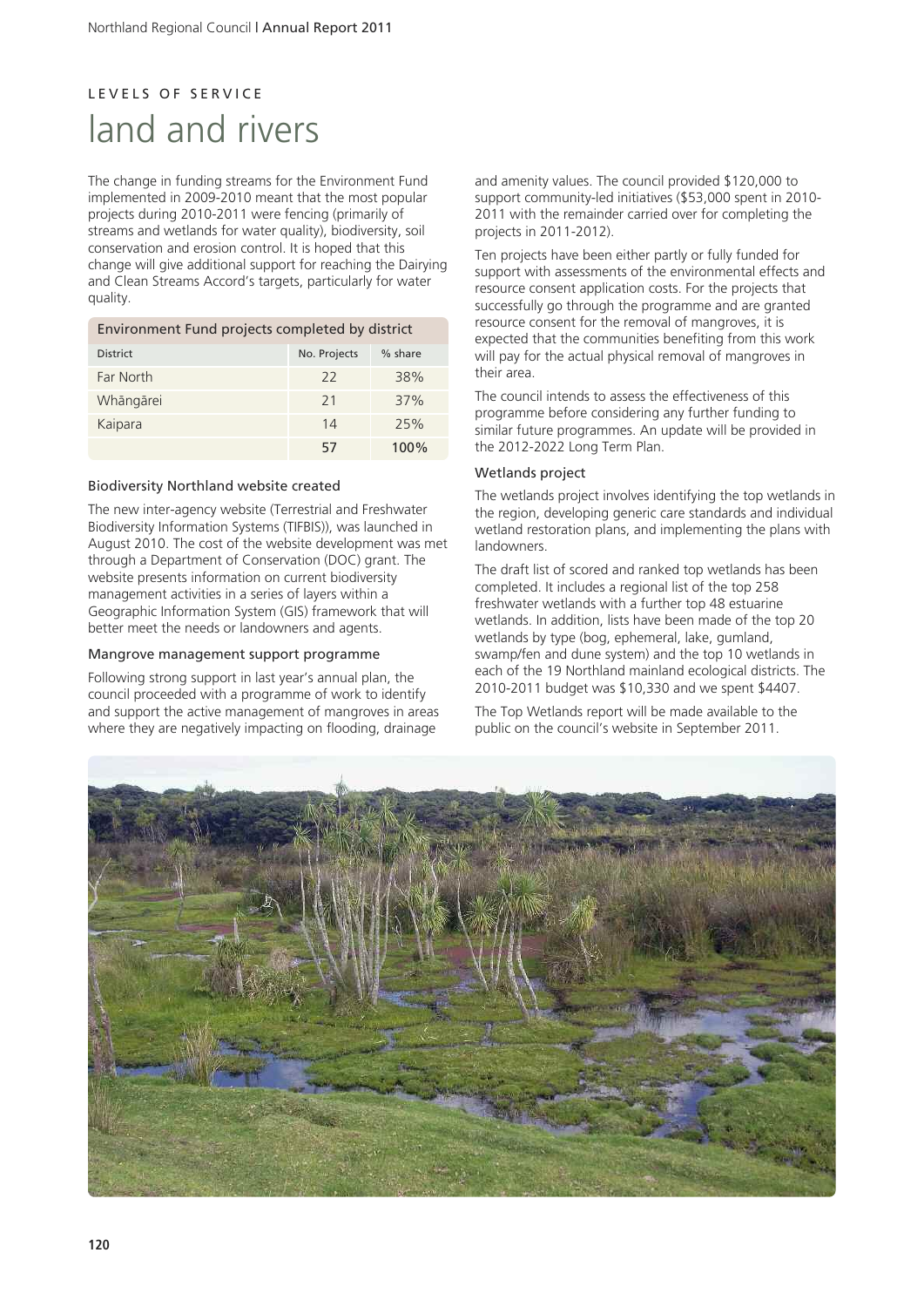### Activity 8.1 Hazard Management

Objective: Identify and provide information on natural hazards, and prepare plans and implement measures to reduce the level of risk to life and property from these natural hazards.

#### 2010-2012 Performance Measures and Targets

| 8.1.1 Reduce risk from natural hazards.                                                                                                                                                                                                              |                                                                                                                                                                                                                                                                                                                                                                                                                                                                                                                                                                                                                                                                                                                                                                                                                                                                                                                                                                                                |  |  |
|------------------------------------------------------------------------------------------------------------------------------------------------------------------------------------------------------------------------------------------------------|------------------------------------------------------------------------------------------------------------------------------------------------------------------------------------------------------------------------------------------------------------------------------------------------------------------------------------------------------------------------------------------------------------------------------------------------------------------------------------------------------------------------------------------------------------------------------------------------------------------------------------------------------------------------------------------------------------------------------------------------------------------------------------------------------------------------------------------------------------------------------------------------------------------------------------------------------------------------------------------------|--|--|
| Performance Measures and Targets                                                                                                                                                                                                                     | Actual Service Performance to 30 June 2011                                                                                                                                                                                                                                                                                                                                                                                                                                                                                                                                                                                                                                                                                                                                                                                                                                                                                                                                                     |  |  |
| a. Prepare flood risk reduction plans for priority<br>rivers.<br>• Flood risk reduction plans completed for identified<br>priority rivers by 30 June 2010.                                                                                           | Timeframe not achieved (2010: Not achieved).<br>Late capture of the LiDAR survey information (due to<br>unfavourable weather conditions) resulted in delays to the<br>programme that affected the delivery of plans by the original<br>timeframe, despite running elements of the programme<br>concurrently to reduce delays. River management plans were<br>prepared for the identified priority rivers by November 2010<br>and 22 community consultation meetings were held<br>throughout the region to share the outcomes of the river<br>management plans and gather feedback from the community.                                                                                                                                                                                                                                                                                                                                                                                          |  |  |
| b. Prioritise actions arising from flood risk<br>reduction plans and implement accordingly.<br>• Actions prioritised and implementation<br>commenced by 30 June 2011. Progress reported<br>six monthly to the Environmental Management<br>Committee. | Achieved (2010: Not applicable for 2010).<br>Prioritisation commenced with community consultation<br>meetings 'to discuss draft plans and seek community input.<br>Several priority actions have been identified and proposed in<br>the 2011-2012 Annual Plan, including proposed flood scheme<br>works for Kaeo and urban Whāngārei rivers. These initiatives<br>will assist to reduce river flood risk to people and assets. A<br>Kerikeri-Waipapa River Liaison Committee has also been<br>established to assist with the development and<br>implementation of this catchment's plan.<br>A report to the June Environmental Management Committee<br>meeting contained a schedule of draft River Management Plan<br>priorities for implementation. Progress reported to<br>Environmental Management Committee in July, September,<br>December (council meeting), April and June.<br>This work enables identification of flood risk and measures to<br>reduce risk to assets and communities. |  |  |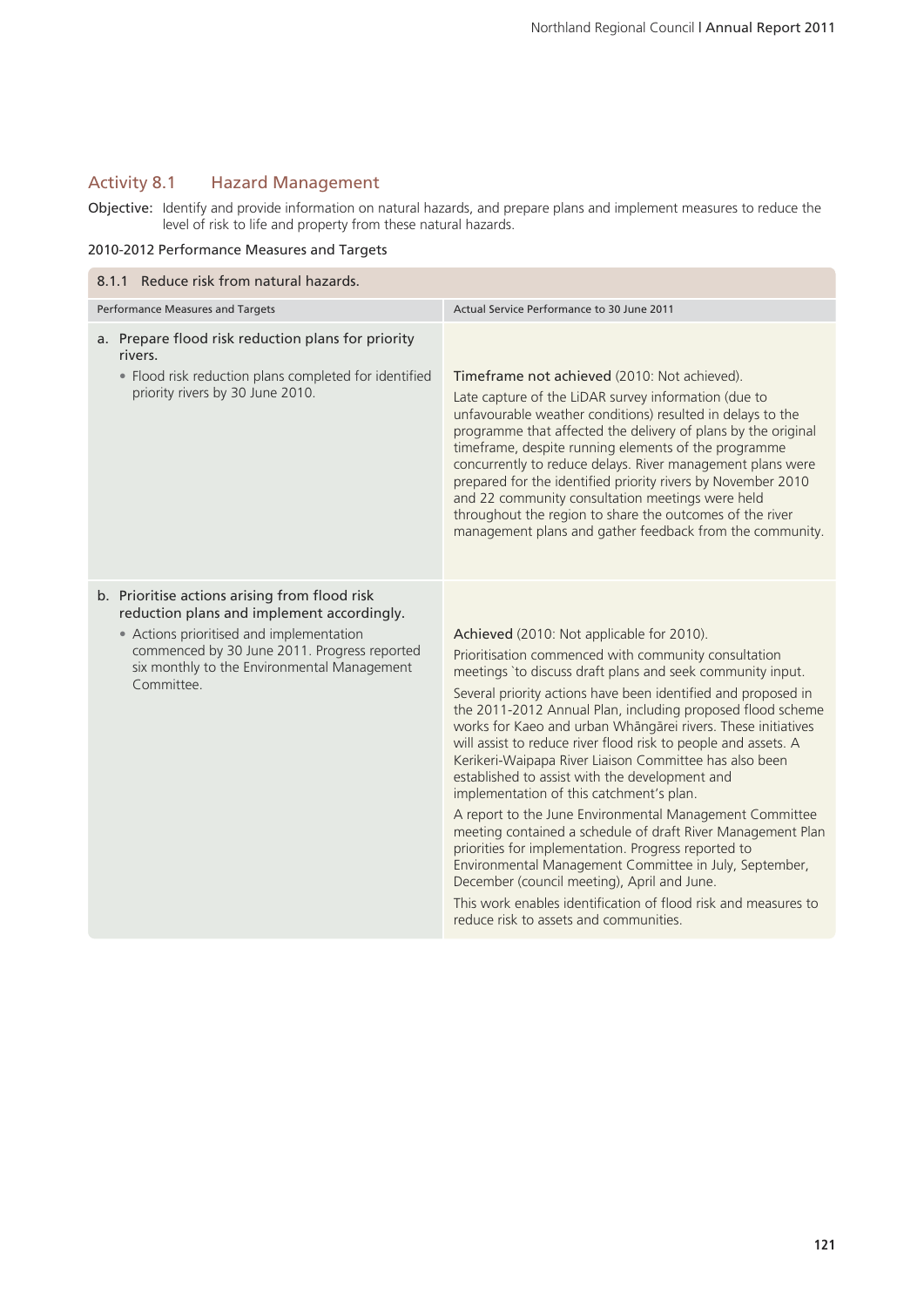# L E V E L S O F S E R V I C E land and rivers

# Activity 8.1 Hazard Management continued

| 8.1.1 Reduce risk from natural hazards.                                                                                                                                     |                                                                                                                                                                                                              |                                                                                                                                                                                                                                                                                                                                                                                                                                                                                                      |
|-----------------------------------------------------------------------------------------------------------------------------------------------------------------------------|--------------------------------------------------------------------------------------------------------------------------------------------------------------------------------------------------------------|------------------------------------------------------------------------------------------------------------------------------------------------------------------------------------------------------------------------------------------------------------------------------------------------------------------------------------------------------------------------------------------------------------------------------------------------------------------------------------------------------|
| Performance Measures and Targets                                                                                                                                            |                                                                                                                                                                                                              | Actual Service Performance to 30 June 2011                                                                                                                                                                                                                                                                                                                                                                                                                                                           |
| c. Develop coastal hazard risk reduction plans for<br>priority coastal communities.                                                                                         |                                                                                                                                                                                                              |                                                                                                                                                                                                                                                                                                                                                                                                                                                                                                      |
|                                                                                                                                                                             | • Coastal hazard risk reduction plans commenced<br>for priority coastal communities by November<br>2010 and continued in 2011. Progress reported<br>six monthly to the Environmental Management<br>Committee | Not achieved (2010: Not applicable for 2010).                                                                                                                                                                                                                                                                                                                                                                                                                                                        |
|                                                                                                                                                                             |                                                                                                                                                                                                              | Tsunami modelling and mapping for priority coastal<br>communities and Whāngārei Harbour have been completed.<br>This work will enable communities to be better informed of<br>the potential tsunami risk.                                                                                                                                                                                                                                                                                            |
|                                                                                                                                                                             |                                                                                                                                                                                                              | A risk screening of 55 coastal communities was undertaken in<br>order to establish priorities for risk reduction plan preparation.<br>However, given the need to further progress with the Priority<br>Rivers Project, the development of risk reduction plans has not<br>commenced. Officers intend to address the future priorities<br>formally with the council during 2011-2012.                                                                                                                 |
| d. Undertake beach profiling, representative of<br>summer and winter conditions at priority sites,<br>and as required following erosion or accretion<br>at secondary sites. |                                                                                                                                                                                                              |                                                                                                                                                                                                                                                                                                                                                                                                                                                                                                      |
| • Priority beach profile sites monitored twice yearly<br>and reported within two months to the council in<br>the CEO's report.                                              |                                                                                                                                                                                                              | Achieved (2010: Achieved).<br>Priority beach profile sites were monitored during<br>August/September 2010 and May/June 2011 and reported in<br>the November 2010 and June 2011 CEO's report. Beach<br>profile monitoring results are primarily used during the review<br>of coastal hazard zones from which to assess long-term trends<br>and fluctuations in shoreline evolution and as such an annual<br>review of results is not undertaken.                                                      |
| e. Promote natural hazard risk reduction.                                                                                                                                   |                                                                                                                                                                                                              | Achieved (2010: Achieved).                                                                                                                                                                                                                                                                                                                                                                                                                                                                           |
|                                                                                                                                                                             | • Promote awareness of natural hazard risks at least<br>annually through the appropriate media, including<br>measures to avoid, manage or mitigate such risks.                                               | Promotion ongoing, including media releases on the Priority<br>Rivers project, community meetings regarding flood and<br>tsunami hazards, river management schemes and CoastCare<br>newsletters.                                                                                                                                                                                                                                                                                                     |
|                                                                                                                                                                             |                                                                                                                                                                                                              | This work benefits Northland by raising the community's<br>awareness and understanding of natural hazards and<br>appropriate measures to avoid, manage or mitigate risks.                                                                                                                                                                                                                                                                                                                            |
|                                                                                                                                                                             | Provide appropriate advice within 20 days of<br>receiving requests for advice, and report annually<br>on the number and type of responses given to the<br>council in the CEO's report.                       | Not achieved (2010: Achieved).                                                                                                                                                                                                                                                                                                                                                                                                                                                                       |
|                                                                                                                                                                             |                                                                                                                                                                                                              | 148 enquires were logged in the database during the year. Of<br>these, 117 related to river management, 28 to flooding, two<br>to land instability and one to other hazards. Year end figures<br>to be reported to council in July CEO report. Provision of this<br>advice enables Northland's communities to access information<br>on natural hazards from which to make informed decisions<br>about the management of hazards and risk.<br>Compliance with the 20 day timeframe was not able to be |
|                                                                                                                                                                             |                                                                                                                                                                                                              | determined, and an improvement in reporting systems is<br>required to enable determination of compliance.                                                                                                                                                                                                                                                                                                                                                                                            |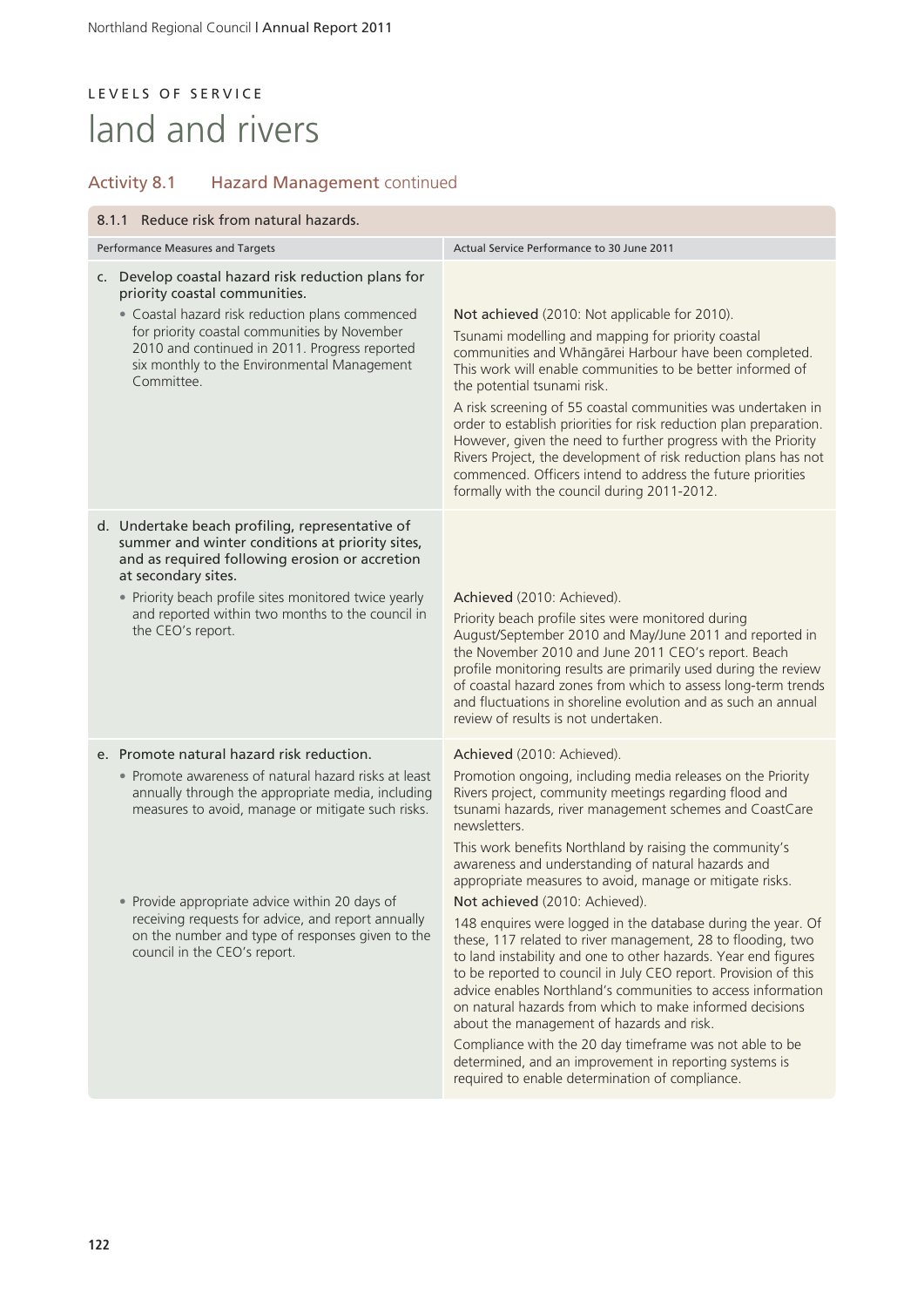## Activity 8.1 Hazard Management continued

#### Significant positive and negative effects on wellbeing

The Hazard Management activity may have the following impacts on wellbeing:

| Wellbeing     | Positive effects                                                                                                                                                         | Negative effects                                                                                                                              |
|---------------|--------------------------------------------------------------------------------------------------------------------------------------------------------------------------|-----------------------------------------------------------------------------------------------------------------------------------------------|
| Social        | Communities feel safer and are less likely to be<br>dislocated if they understand the risks and steps<br>that have been taken to reduce the risks from<br>those hazards. | Some people may feel their rights have been<br>diminished in order to provide for the wellbeing<br>of the wider public or future generations. |
| Economic      | Primary production on hazard-prone land is<br>optimised if the risks are reduced or controlled,<br>and investor confidence is increased.                                 | Some people may feel that the additional cost<br>of providing flood protection as having a<br>negative economic impact on them personally.    |
| Environmental | Control of streambank erosion and sediment<br>load in rivers will reduce discharge of the fine<br>sediment to estuaries, harbours and inshore<br>seabeds.                |                                                                                                                                               |

### Activity 8.2 River Management

Objective: Reduce flood risk by ensuring flood risk reduction works are maintained, the incidence of accelerated stream bank erosion is reduced and land uses on flood-susceptible land are sustainable.

#### 2010-2012 Performance Measures and Targets

| Manage rivers to reduce flood hazard risk.<br>8.2.1                                                                                                               |                                                                                                                                                                                                                                                                                                                                                                          |  |
|-------------------------------------------------------------------------------------------------------------------------------------------------------------------|--------------------------------------------------------------------------------------------------------------------------------------------------------------------------------------------------------------------------------------------------------------------------------------------------------------------------------------------------------------------------|--|
| Performance Measures and Targets                                                                                                                                  | Actual Service Performance to 30 June 2011                                                                                                                                                                                                                                                                                                                               |  |
| a. Manage the Awanui River Flood system in line<br>with the Awanui Asset Management Plan.                                                                         |                                                                                                                                                                                                                                                                                                                                                                          |  |
| • Report management outcomes to each meeting<br>of the Awanui River Liaison Committee and on a<br>six-monthly basis to the Environmental<br>Management Committee. | Achieved (2010: Achieved).<br>Managed in accordance with the plan and outcomes were<br>reported to July, September, December (council meeting),<br>April and June Environmental Management Committee<br>meetings and June, July, November and January Liaison<br>Committee meetings.<br>Notable management outcomes included: completed survey                           |  |
|                                                                                                                                                                   | of all stopbanks for the development of asset management<br>plan; asset management plan drafted; hydraulic model<br>upgrade commissioned; 2010-2011 works contract<br>implemented and completed; Donald Road Bridge Upgrade<br>pre-feasibility study completed; Bell Hill inclinometer and<br>water table monitoring evaluated and reported to the Liaison<br>Committee. |  |
|                                                                                                                                                                   | This work benefits the communities of Kaitāia, Awanui and<br>the Awanui River Catchment through maintenance of the<br>flood scheme to reduce flood risk. The maintenance works<br>helped reduce the effects of the flooding associated with<br>Cyclone Wilma in January 2011.                                                                                            |  |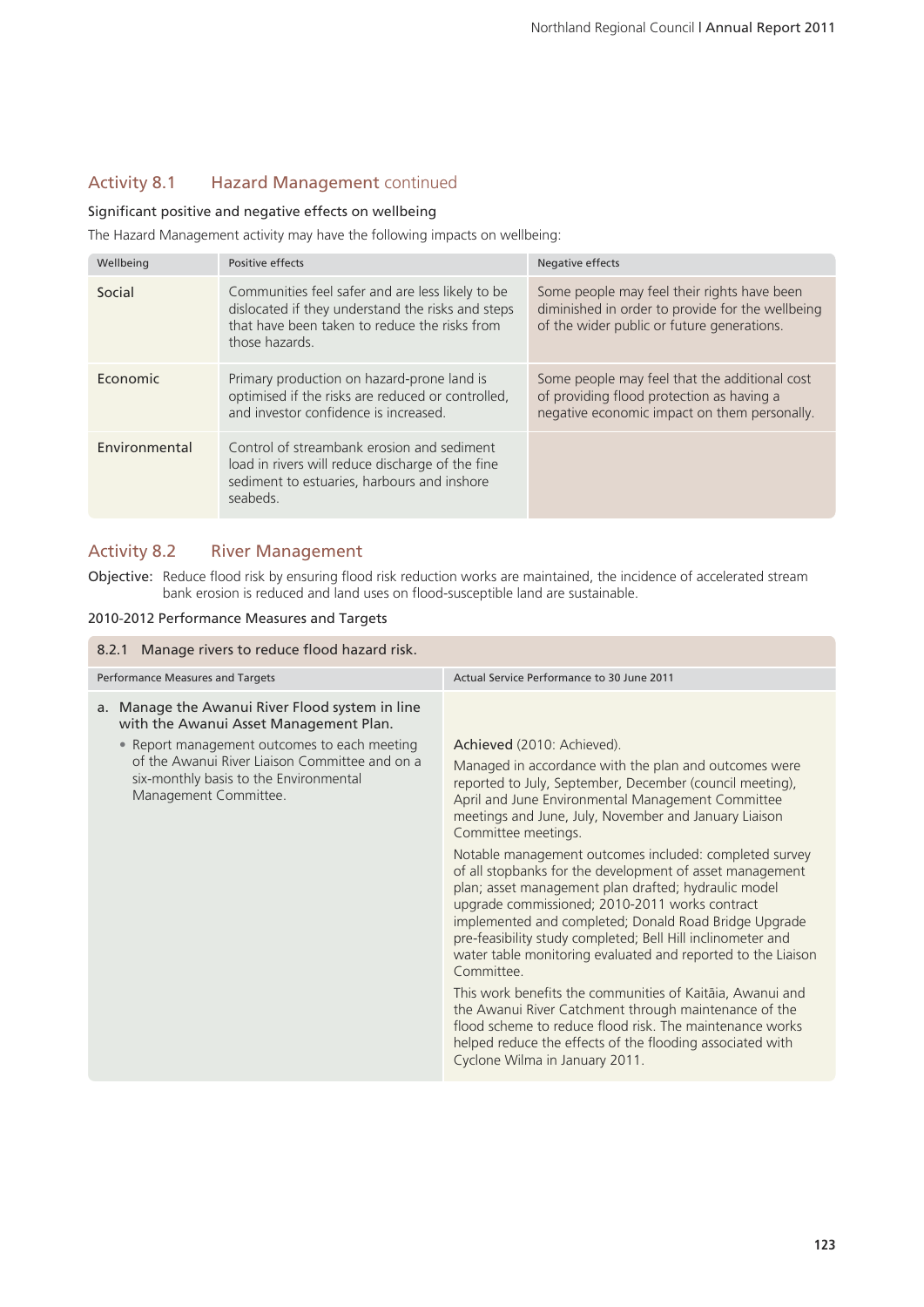# LEVELS OF SERVICE land and rivers

# Activity 8.2 River Management continued

| 8.2.1 Manage rivers to reduce flood hazard risk.                                                                                                                                                                                                                                                                                                                                                               |                                                                                                                                                                                                                                                                                                                                                                                                                                                                                                                                                                                                                                                                                                                                                                                                                                                                                                                                                                                                         |  |
|----------------------------------------------------------------------------------------------------------------------------------------------------------------------------------------------------------------------------------------------------------------------------------------------------------------------------------------------------------------------------------------------------------------|---------------------------------------------------------------------------------------------------------------------------------------------------------------------------------------------------------------------------------------------------------------------------------------------------------------------------------------------------------------------------------------------------------------------------------------------------------------------------------------------------------------------------------------------------------------------------------------------------------------------------------------------------------------------------------------------------------------------------------------------------------------------------------------------------------------------------------------------------------------------------------------------------------------------------------------------------------------------------------------------------------|--|
| Performance Measures and Targets                                                                                                                                                                                                                                                                                                                                                                               | Actual Service Performance to 30 June 2011                                                                                                                                                                                                                                                                                                                                                                                                                                                                                                                                                                                                                                                                                                                                                                                                                                                                                                                                                              |  |
| b. Manage the Kaihū River scheme in accordance<br>with the Interim Kaihū River Management Plan.<br>• Report management outcomes to each meeting<br>of the Kaihū River Management Liaison<br>Committee and on a six-monthly basis to the<br>Environmental Management Committee.                                                                                                                                 | Achieved (2010: Achieved).<br>Managed in accordance with the plan and the outcomes were<br>reported to July, September, December (council meeting),<br>April and June Environmental Management Committee<br>meetings and October, February and April Liaison Committee<br>meetings.<br>Notable management outcomes included: 2010-2011 works<br>contract completed; hydraulic modelling of scheme options;<br>pre-feasibility assessment of scheme upgrade options and<br>refinement of the development of concept scheme plan which<br>was presented to stakeholders at a public meeting scheduled<br>on 27 April. This work benefits the communities of the Kaihū<br>River Catchment and Dargaville through maintenance of the<br>flood scheme, which reduces the effects of flooding.                                                                                                                                                                                                                |  |
| c. Carry out works in the Kaeo River and<br>Whangaroa Streams according to the Interim<br>River Management Plan for the Kaeo River and<br>Whangaroa Rivers and Streams from Taupo Bay<br>to Te Ngaire.<br>• Report management outcomes to each meeting<br>of the Kaeo River - Whangaroa Catchment<br>Management Liaison Committee and on a six-<br>monthly basis to the Environmental Management<br>Committee. | Achieved (2010: Achieved).<br>Managed in accordance with the plan and the outcomes were<br>reported to July, September, December (council meeting),<br>April and June Environmental Management Committee<br>meetings and August and January Liaison Committee<br>meetings.<br>Notable management outcomes included: 2010-2011 works<br>contract completed; development of flood risk reduction<br>strategy; flood hazard assessment report; hydraulic modelling<br>of scheme options; peer review of model; flood mapping and<br>public meeting to consult stakeholders over flood scheme<br>proposals. Flood scheme proposals for Kaeo and Tauranga Bay<br>were included in the Draft Annual Plan for formal consultation<br>in April/May. This work benefits the communities of the ex-<br>Whangaroa Ward through maintenance of the rivers and<br>streams to reduce flood risk. The maintenance works helped<br>reduce the effects of the flooding associated with Cyclone<br>Wilma in January 2011. |  |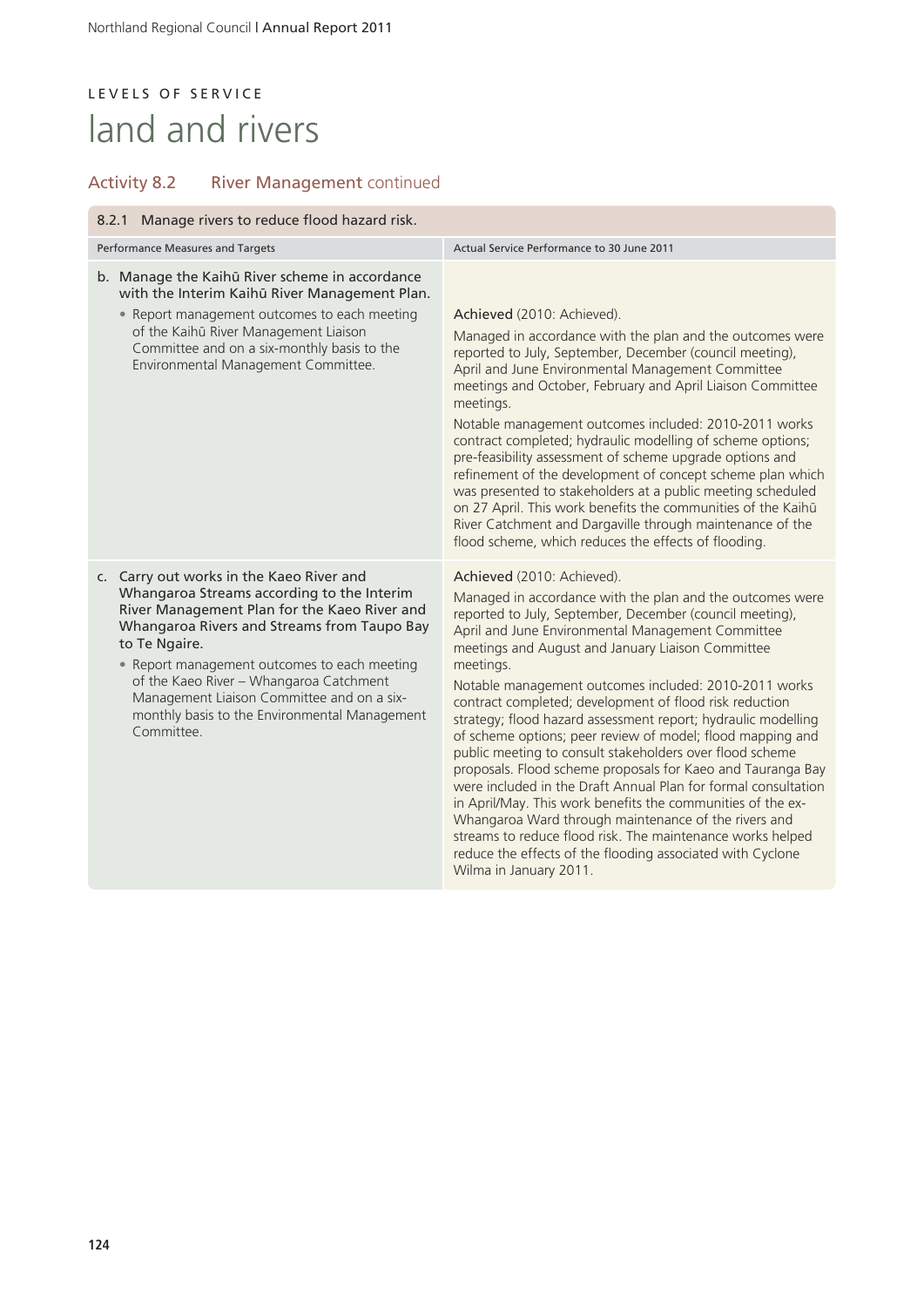## Activity 8.2 River Management continued

### Significant positive and negative effects on wellbeing

The River Management activity may have the following impacts on wellbeing:

| Wellbeing     | Positive effects                                                                                                                                        | Negative effects                                                                                                                                          |
|---------------|---------------------------------------------------------------------------------------------------------------------------------------------------------|-----------------------------------------------------------------------------------------------------------------------------------------------------------|
| Social        | Reduce fear and physical risk of flooding and<br>dislocation of communities.                                                                            | Some people may feel that their rights have<br>been diminished in order to provide for the<br>wellbeing of the wider public and/or future<br>generations. |
| Economic      | Reduces cost of flood repairs, reduces frequency<br>of losses and damage to property due to<br>flooding, and increases/optimises primary<br>production. | Some people may consider the additional cost<br>of river management works as having a<br>negative personal economic impact.                               |
| Environmental | Reduces sediment load in rivers and transport of<br>fine sediment through to estuaries, harbours<br>and inshore sea bed.                                |                                                                                                                                                           |

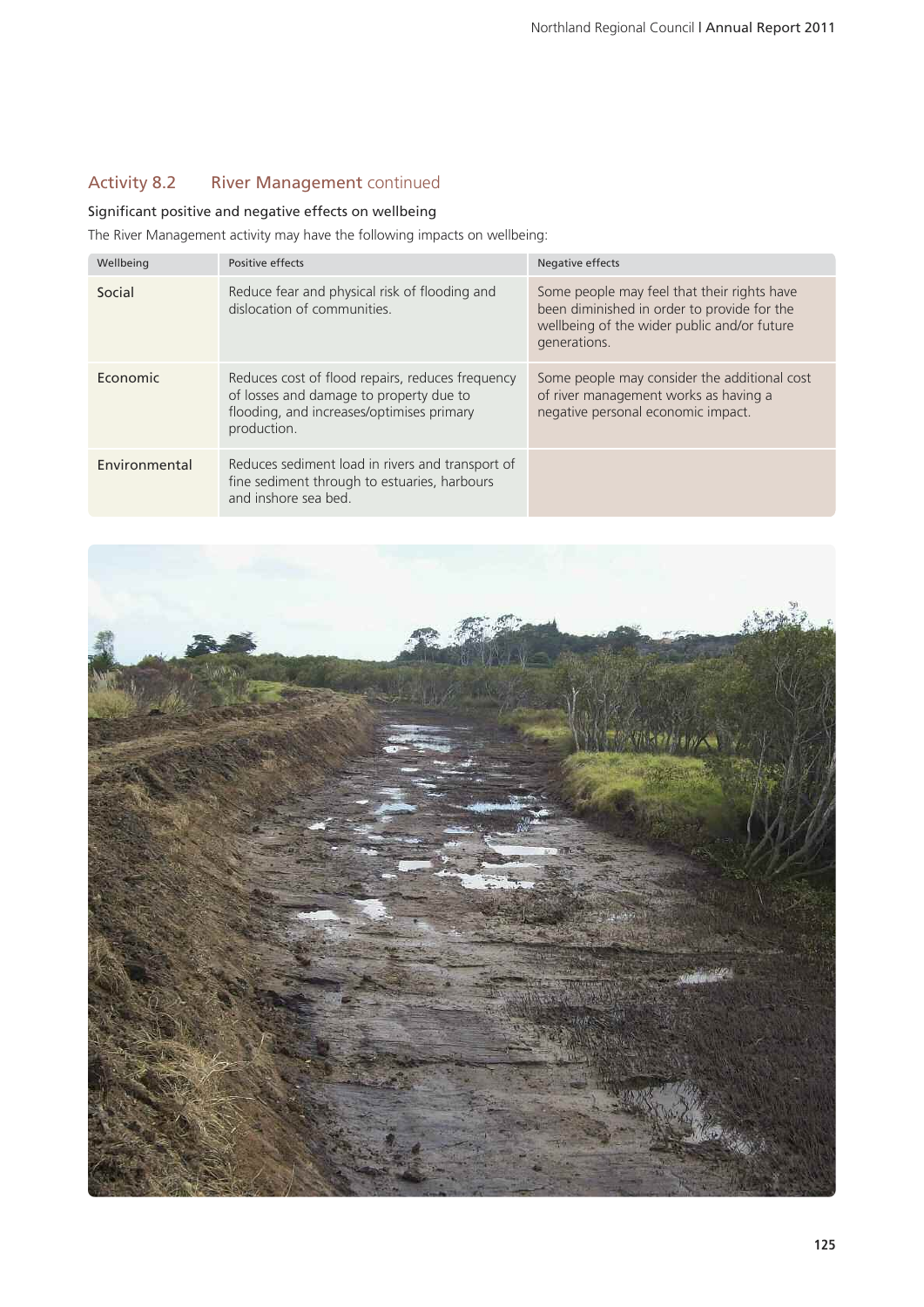# LEVELS OF SERVICE land and rivers

## Activity 8.3 Land and Biodiversity

Objective: Northland's land resources are managed in a sustainable way for the benefit of current and future generations.

#### 2010-2012 Performance Measures and Targets

| 8.3.1 Promote the sustainable management of land including soil, water and ecosystems in the<br>Northland region.                                                                     |                                                                                                                                                                                                                                                                                                                                                                                                                                                                                                                                                                                                                                    |  |
|---------------------------------------------------------------------------------------------------------------------------------------------------------------------------------------|------------------------------------------------------------------------------------------------------------------------------------------------------------------------------------------------------------------------------------------------------------------------------------------------------------------------------------------------------------------------------------------------------------------------------------------------------------------------------------------------------------------------------------------------------------------------------------------------------------------------------------|--|
| Performance Measures and Targets                                                                                                                                                      | Actual Service Performance to 30 June 2011                                                                                                                                                                                                                                                                                                                                                                                                                                                                                                                                                                                         |  |
| a. Collaborate with representatives of primary<br>sector groups and landowners to promote<br>sustainable land and water management<br>practices.                                      |                                                                                                                                                                                                                                                                                                                                                                                                                                                                                                                                                                                                                                    |  |
| • Minimum of three meetings held annually with<br>primary sector groups. Outcomes reported to the<br>council via the CEO's report.                                                    | Not achieved (2010: Achieved).<br>Meetings have been held with groups representing dairy<br>farming, beef and sheep farming, pastoral farming generally,<br>production forestry and primary industry consultants. Sector<br>groups are now routinely inviting Land Management Officers<br>to their discussion group and field days, reflecting a spirit of<br>cooperation with the council. As a result the number of<br>meetings has grown considerably since this performance<br>measure was developed, with dozens of meetings attended by<br>staff over the year (in August one staff member alone<br>attended five meetings). |  |
|                                                                                                                                                                                       | The more significant meetings were reported via the CEO's<br>report and focussed on the topics of discussion rather than<br>specific outcomes. This collaboration benefits Northland by<br>ensuring that sustainable land/water management practices<br>are advocated for in conjunction with other key messages<br>advocated by the primary sector groups.                                                                                                                                                                                                                                                                        |  |
| • Provide appropriate advice within 20 days of<br>receiving requests for advice. Report annually on<br>the number and type of responses given via the<br>CEO's report to the council. | Not Achieved (2010: Achieved).<br>489 land management enquires were logged in the database<br>between 1 July 2010 and 30 June 2011 and advice was<br>provided by 30 June 2011 where required. Most popular<br>enquiries were land information, coastal, biodiversity and<br>wetlands; as stated in monthly CEO's reports.<br>The provision of advice enables stakeholders to make<br>informed decisions about sustainable land management<br>practices.<br>Compliance with the 20 day timeframe was not able to be<br>determined, and an improvement in reporting systems is<br>underway to enable determination of compliance.    |  |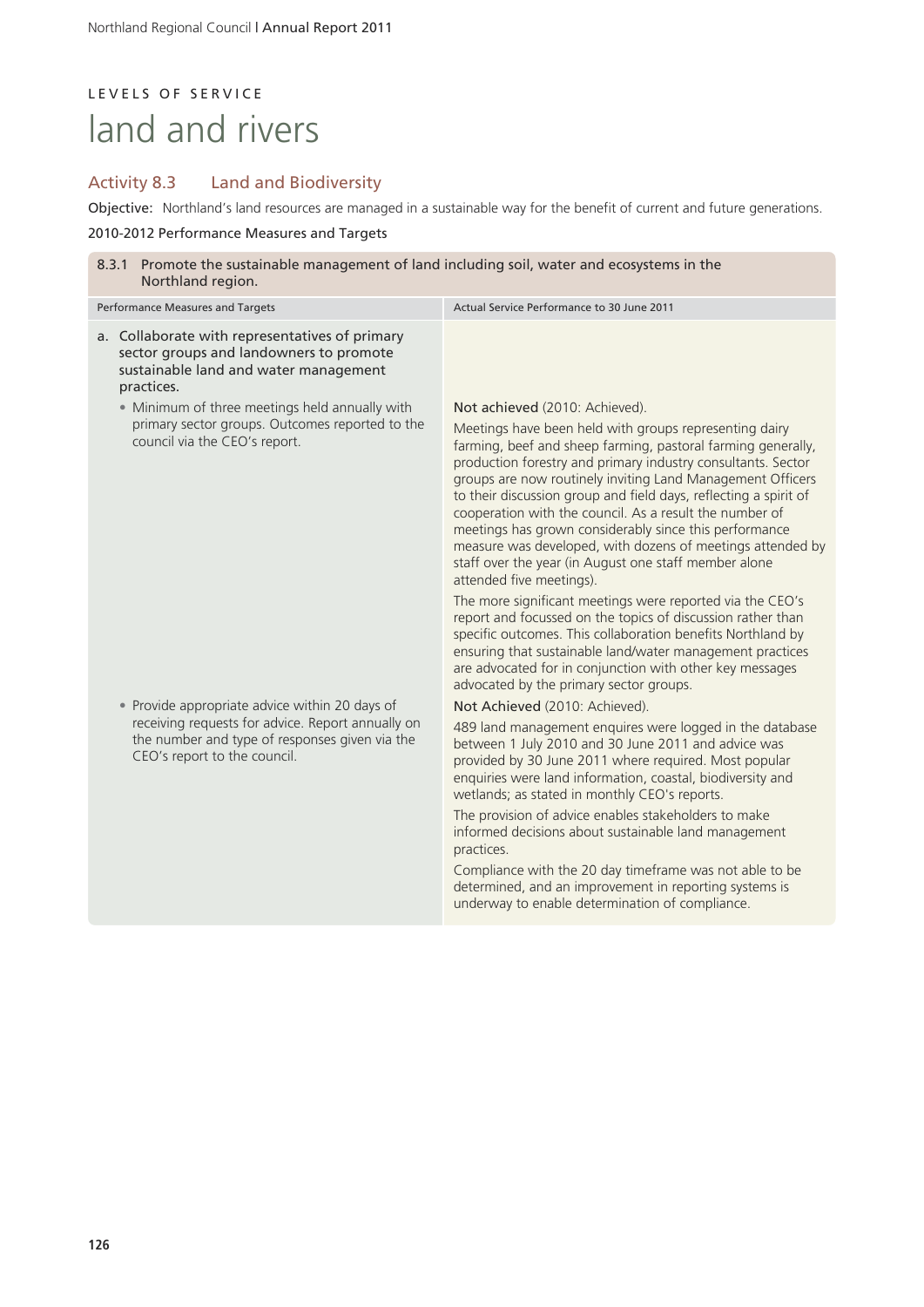### Activity 8.3 Land and Biodiversity continued

- 8.3.1 Promote the sustainable management of land including soil, water and ecosystems in the Northland region. Performance Measures and Targets Actual Service Performance to 30 June 2011 b. Promote and support community-based CoastCare groups through the provision of information and resources for dune restoration activities. • Visit each CoastCare site at least annually and report outcomes to the council via the CEO's report. • Promote CoastCare messages through press releases every two months and report outcomes to the council via the CEO's report. Achieved (2010: Achieved). Twenty-seven CoastCare Groups are established throughout Northland. All CoastCare sites have been visited, including liaison with relevant CoastCare Groups as reported in the monthly CEO's report. The visits enable liaison with the groups, monitoring of progress, and provision of advice, over projects and management challenges. Not achieved (2010: Not achieved). The winter edition of the CoastCare newsletter was released in June, along with an update to the 'Safety on the Beach' pamphlet. Two monthly press releases were not made; as an alternative a CoastCare Facebook page has been established to facilitate interaction with the community and promotion of the CoastCare message; there have been 1072 hits on this page to date. This is considered an improved means of communication over regular press releases, and keeps the
- c. Promote indigenous biodiversity in Northland and the restoration and enhancement of priority ecosystems/natural resources.

• Produce a relevant media release every six months.

Achieved (2010: Not achieved).

In the last year staff have provided information for media releases on:

community well informed of key messages and events.

- An update on the Terrestrial and Freshwater Biodiversity Information System Project (TIFBIS) was included in the December 2010 Regional Report.
- Wetlands in the Kaikohe and Mid North Town and Country paper.
- World Wetlands Day released in the Northland Age.

Future releases will be undertaken in support of key work programmes; e.g. 'Directory of Wetlands' which will be posted on the NZ Wetlands Trust website and media around the Top Wetlands project.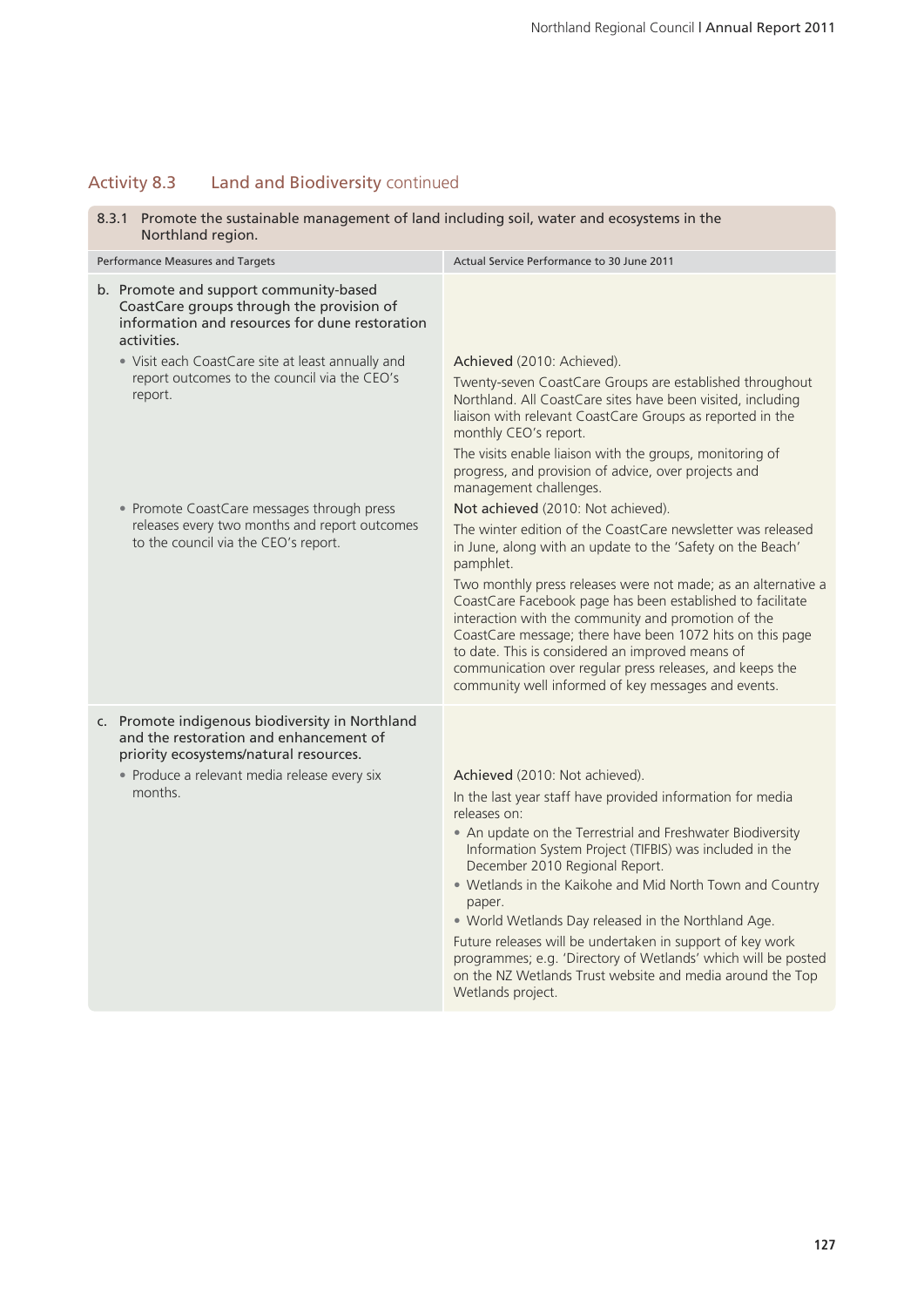# LEVELS OF SERVICE land and rivers

## Activity 8.3 Land and Biodiversity continued

8.3.1 Promote the sustainable management of land including soil, water and ecosystems in the Northland region.

| Performance Measures and Targets                                                                                                                                                                                                                                                                                                                  | Actual Service Performance to 30 June 2011                                                                                                                                                                                                                                                                                                                                                                                                                                                                                                                                                                                                                                                                                                                                                                                                                                                                                                                                                                                                                                                                                                                    |  |
|---------------------------------------------------------------------------------------------------------------------------------------------------------------------------------------------------------------------------------------------------------------------------------------------------------------------------------------------------|---------------------------------------------------------------------------------------------------------------------------------------------------------------------------------------------------------------------------------------------------------------------------------------------------------------------------------------------------------------------------------------------------------------------------------------------------------------------------------------------------------------------------------------------------------------------------------------------------------------------------------------------------------------------------------------------------------------------------------------------------------------------------------------------------------------------------------------------------------------------------------------------------------------------------------------------------------------------------------------------------------------------------------------------------------------------------------------------------------------------------------------------------------------|--|
| d. Support indigenous biodiversity protection and<br>enhancement on private land and by<br>community groups through the Environment<br>Fund.<br>• Contribute a minimum of \$500,000 annually<br>through the Environment Fund. Report annually<br>to the Environmental Management Committee<br>(EMC) on outcomes achieved and funding<br>provided. | Achieved (2010: Achieved).<br>A total of 57 Environment Fund projects were completed in<br>the 2010-2011 financial year using council funds of \$519,191.<br>Approximately \$62,000 of the fund was committed to<br>biosecurity pest control projects; predominantly to protect<br>high value private forests.<br>Results reported to the April Environmental Management<br>Committee meeting, confirming full contribution of funding<br>for the year was achieved.<br>This work benefits Northland by providing funding to assist<br>land owners to manage and improve resources across the<br>range of priorities of water quality, coastal, soil conservation<br>and biodiversity. The interaction with land owners also enables<br>council to discuss other land management opportunities with<br>the land owner and build a network of contacts throughout<br>the region.<br>The change in funding streams for the Environment Fund<br>implemented in 2009-2010 meant that the most popular<br>projects during 2010-2011 were fencing (primarily of streams<br>and wetlands for water quality), biodiversity, soil conservation<br>and erosion control. |  |
| e. Collaborate with, and align the council's policy<br>approach with Waikato Regional Council,<br>Environment Bay of Plenty and the Auckland<br>Council on the management of mangroves.<br>• Organise at least two special meetings annually of<br>the combined councils which consider mangroves.                                                | Not achieved (2010: Not achieved).<br>One meeting of the Mangrove Steering Group, with<br>representatives from the combined councils, was hosted by<br>the regional council on 10 September 2010. Bay of Plenty<br>Regional Council has been delegated the task of organising<br>the next meeting (not held in 2010-2011), with a decision on<br>whether to reconvene a further meeting to be based on the                                                                                                                                                                                                                                                                                                                                                                                                                                                                                                                                                                                                                                                                                                                                                    |  |

level of interest from within the group.